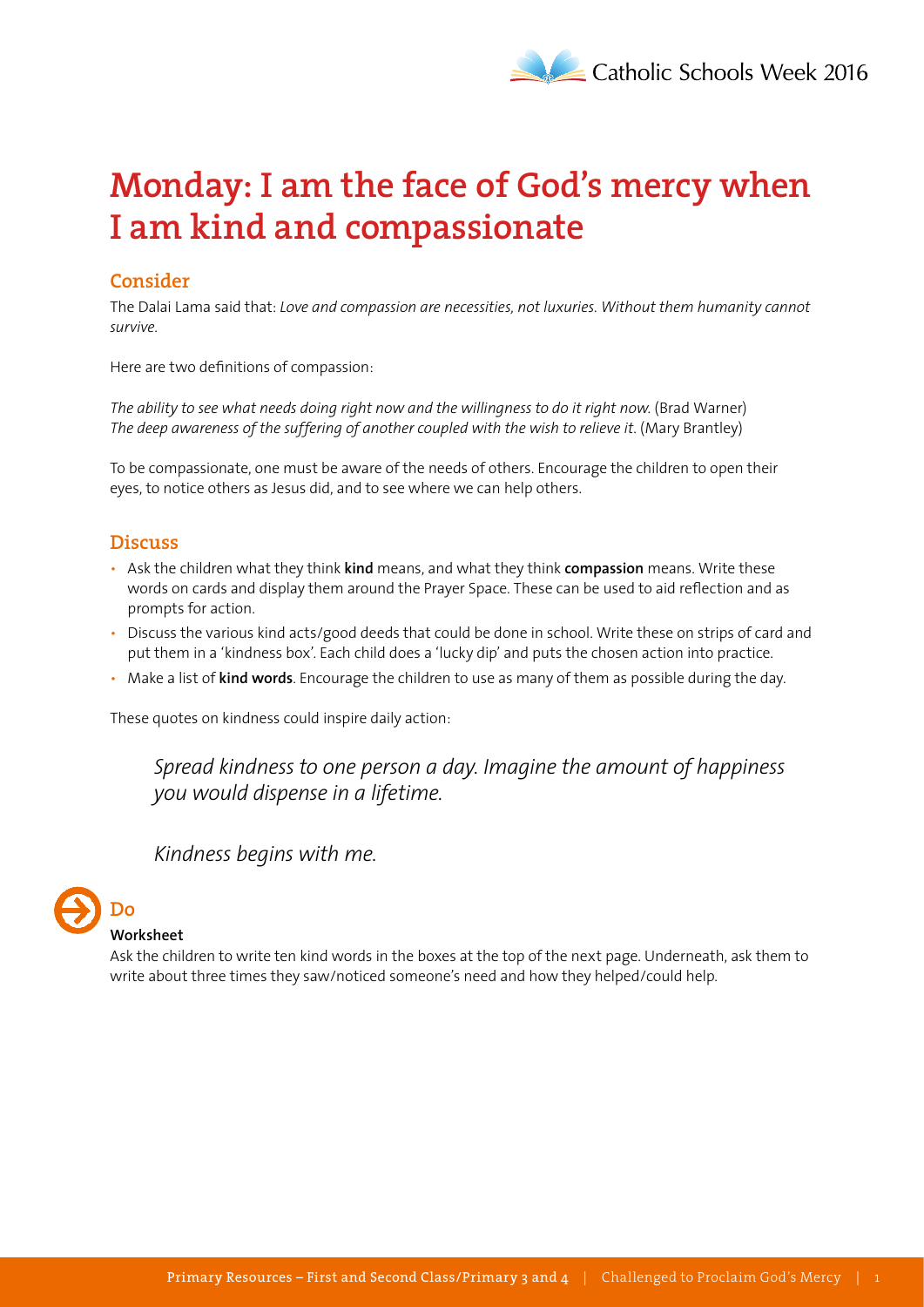



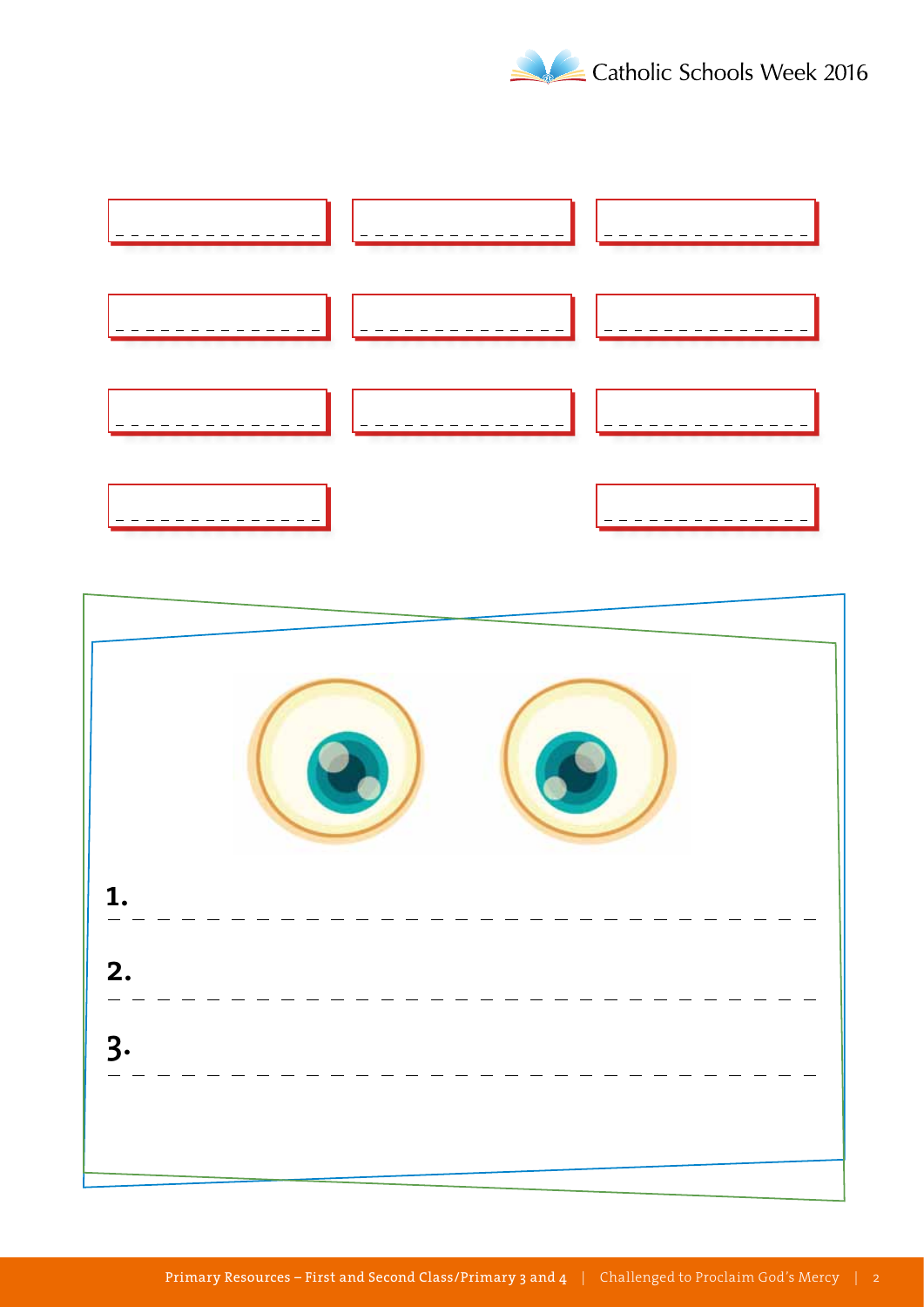# **Tuesday: I am the face of God's mercy when I forgive and reconcile**

# **Consider**

This is hard – really hard! When we feel hurt, upset, angry, let down or disappointed by the actions of someone else, it can be very difficult to forgive. Yet, this is what we, as followers of Jesus, must try to do. As we read in Matthew 18:21-22:

*Then Peter came to Jesus and asked 'Lord, if someone keeps on sinning against me, how many times do I have to forgive him? Seven times?' 'No, not seven times,' answered Jesus, 'but seventy-seven times.'*

Forgiveness is a gift we give. We choose to **forGIVE**.

Reconciliation is to do with making up, becoming friends again, after a disagreement or hurt. It involves apologies for hurt caused, apologies accepted, forgiveness, and perhaps a sign of reconciliation, such as a handshake. Obviously, this links with our preparation for and teaching about the Sacrament of Reconciliation and the celebration of God's forgiveness.

#### **Discuss**

- Talk with the children about the difficulty of this challenge to forgive and reconcile. How might they get the strength to do this hard 'job'? Who has promised to always help us?
- Discuss the kinds of things that happen in school, especially in the yard, that might cause a need for reconciliation. How do we forgive? How do we reconcile? Have the children experienced forgiving, being forgiving, reconciliation? How did they feel? Can the class agree to a 'forgiveness code'?
- Have some prayer time, when children can quietly reflect on the forgiveness they need to give, and the forgiveness they need to receive.
- Learn and say The Act of Sorrow.
- Sing 'I'm Sorry' from *Alive-O 3*. The words of which are available on a PowerPoint from education.dublindiocese.ie

# *Alive-O* **Link**

In the *Alive-O 3* children's textbook, pages 30, 31 and 32 are relevant. In *Alive-O 4* children's textbook, it is pages 28, 29 and 38.

# **Do**

#### **Worksheet**

Ask the children to draw and colour in a picture in the box on the next page of a time when they forgave someone.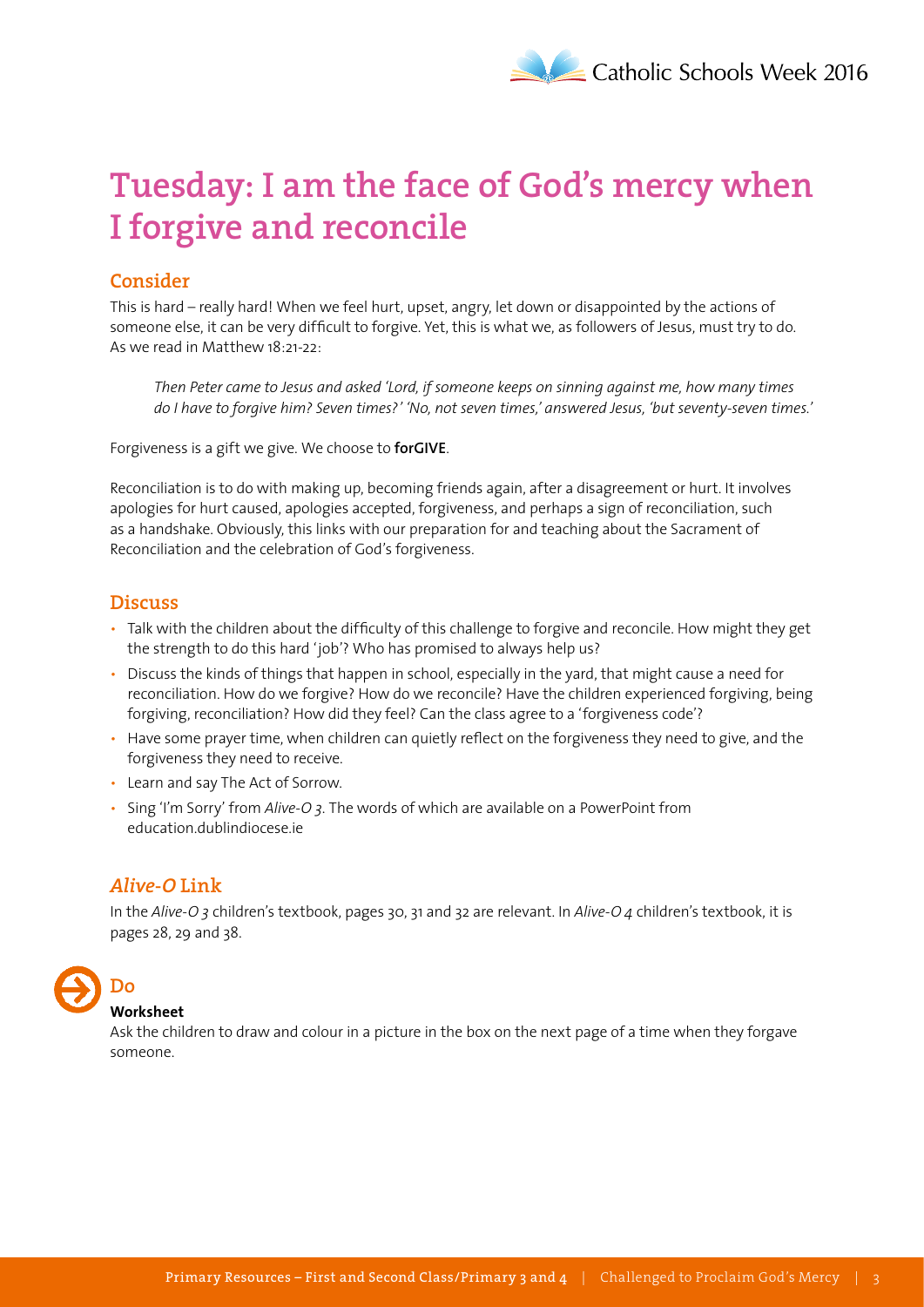

# **Do for others what you want them to do for you. (Mt 7:12)**

# I S I FOR RIGHT NA 3

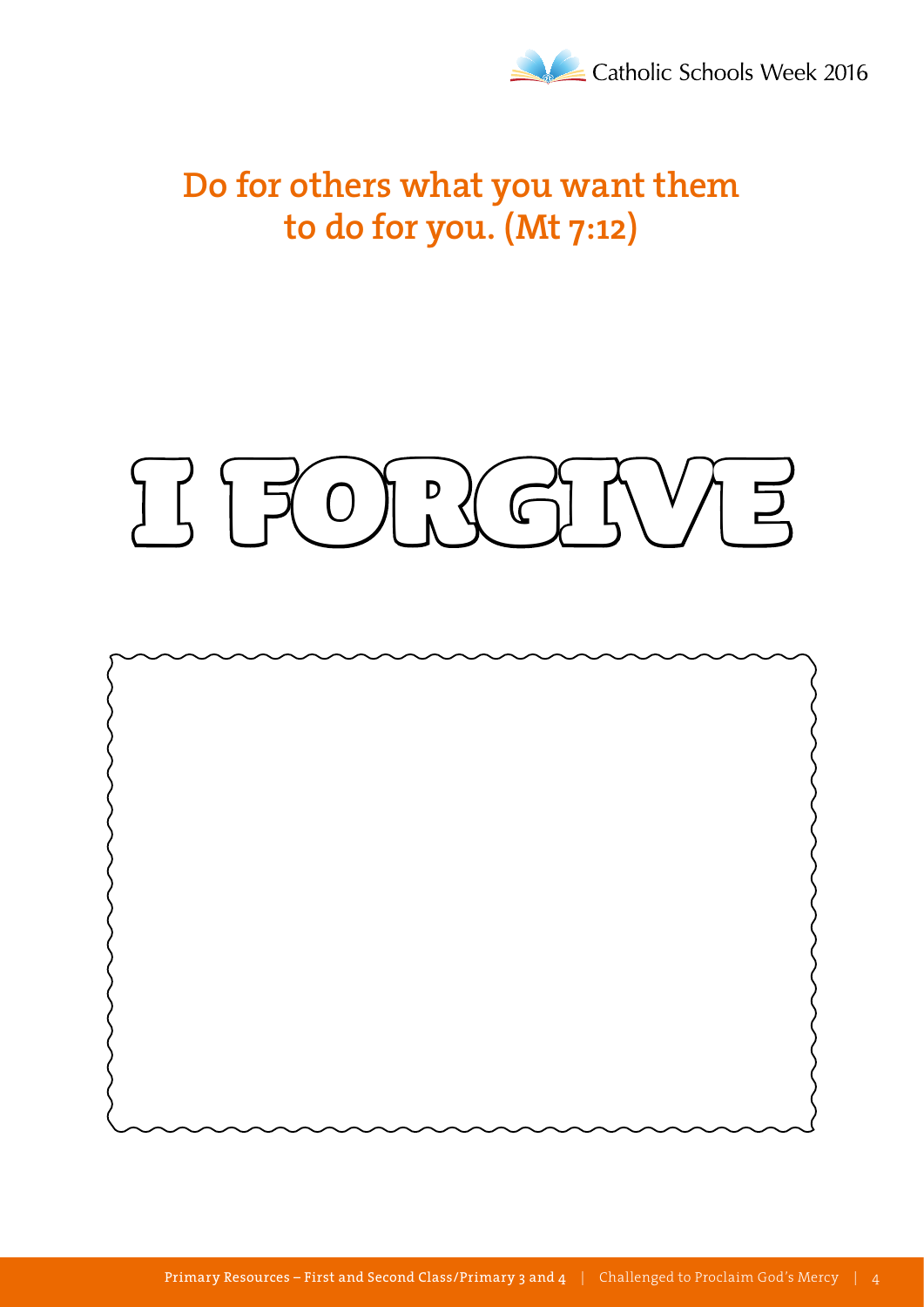# **Thursday: I am the face of God's mercy when I am fair and just**

# **Consider**

Pope Paul VI said: *If you want peace, work for justice,* and Martin Luther King said: *Injustice anywhere is a threat to justice everywhere*. As we said about kindness, fairness and justice begins with each one of us. It can be said that acting justly is doing the right thing because it is the right thing to do.

#### **Discuss**

Help the children learn the following:

**We are just, We are fair, We do the right thing, Everywhere.**

- What do these words mean to the children? What is their experience of fairness/justice/doing the right thing? How can we treat others with justice and fairness?
- How can I act with justice/be fair/do the right thing at home? In school? With my friends? Are there any times and places in which I can do the right thing?

Use some or all of the following suggestions to help the class explore more fully the concepts of fairness and justice in different aspects of their everyday lives.

- Tell the story of Zacchaeus (Lk 19:1-10) and discuss how Zacchaeus' actions were not fair or just, and how Jesus showed him how to live differently.
- Play card or board games in class. Discuss the rules and how to play fairly.
- Use role play to show acting fairly and with justice.
- Have a discussion about yard time. Can the class draw up a list of five **fair** and **just** ways to behave?
- How can we be just in how we treat God's creation? (See the Starfall website for the 'Earth Day Song' www.starfall.com/n/holiday/earthday/load.htm?f&n=main to remind and encourage everyone to play their part in caring for the earth.)
- Borrow an idea from comic books: can the children see themselves as a kind of 'Justice League' committed to **doing the right thing and being fair**?

# *Alive-O* **Link**

Page 40 in *Alive-O 4* has a 'Making Peace*'* poem that focuses on some of the aspects involved in making peace and behaving justly.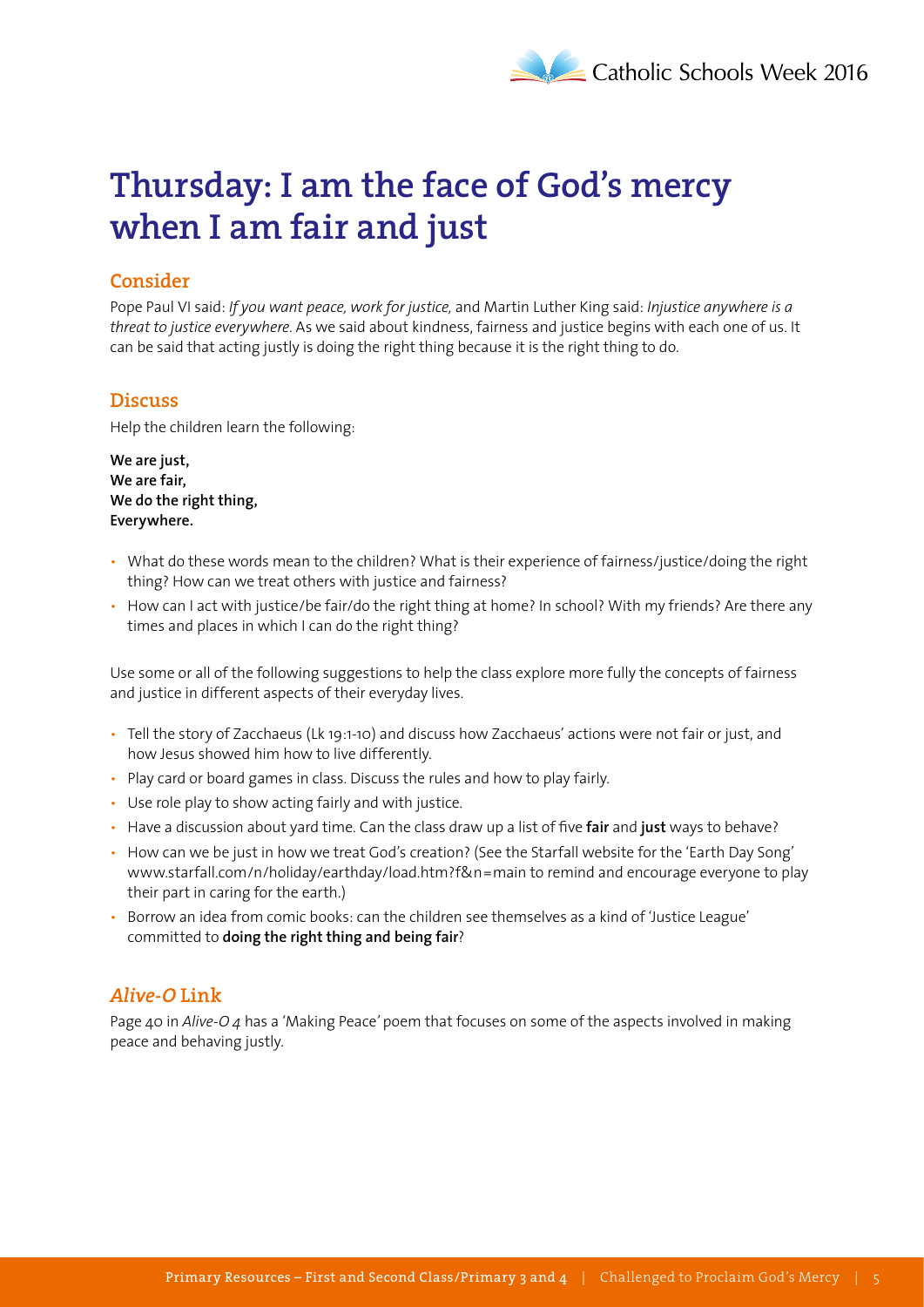

**Do Worksheet** Ask the children to list situations/ways in which they can act with justice and fairness.

# We are just, we are fair,<br>We do the right thing, everywhere





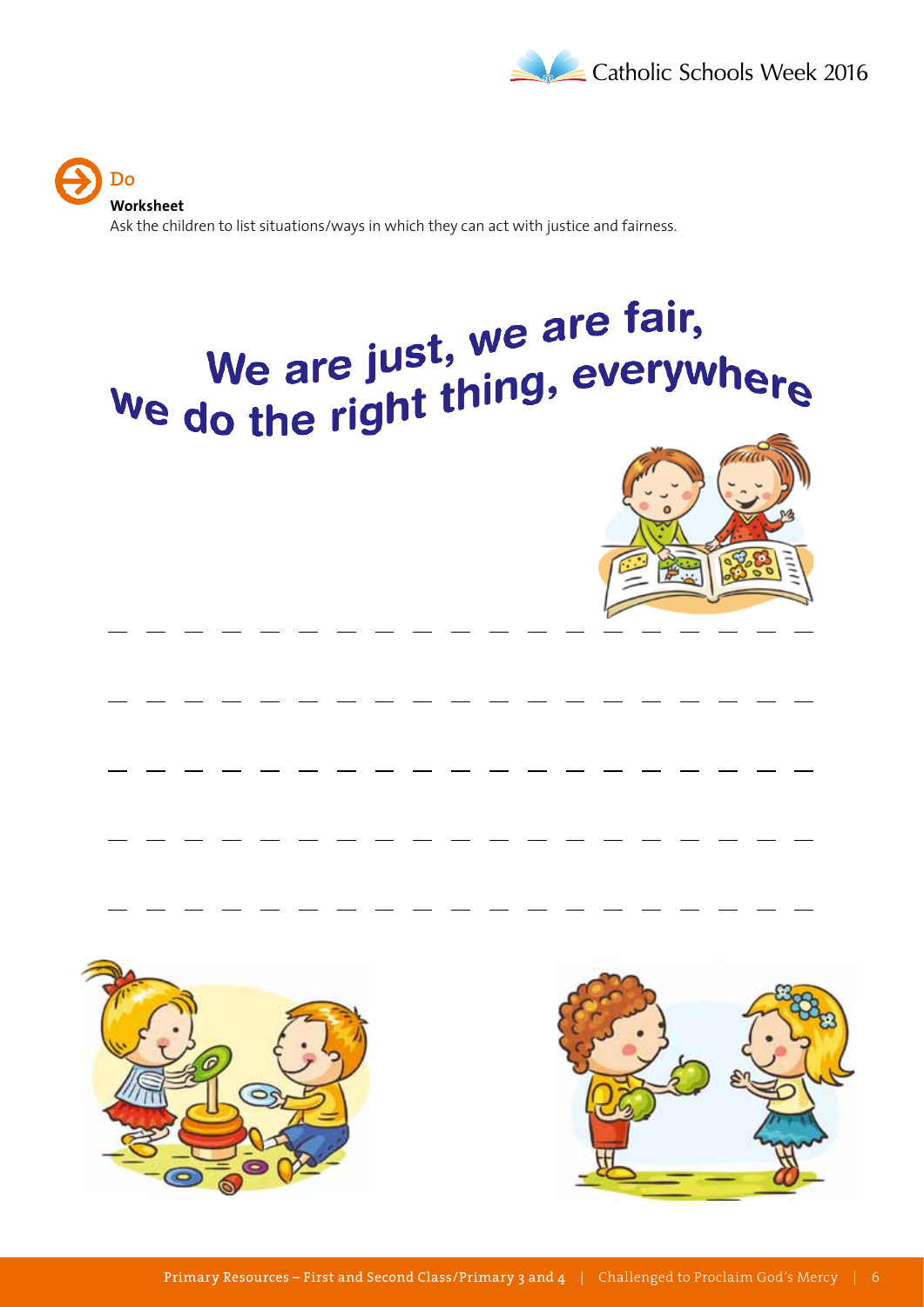# **Friday: I am the face of God's mercy when I live like Jesus**

## **Consider**

Jesus says: *My commandment is this: love one another, just as I love you. This is what I command you: love one another* (Jn 15:12, 17). Jesus calls us to love each other, which involves being kind, compassionate, fair and just, and forgiving and reconciling. If we do this, then everyone can see God's mercy and God's love in our actions. We get the grace and strength to do this through prayer, asking the Holy Spirit to help us. We also get help to live like Jesus when we receive Jesus in the Eucharist. This ties in with the preparation for the Sacrament of First Eucharist.

#### **Discuss**

We can use two of the Prayers after Communion:

Thank you, Lord Jesus, O thank you For giving yourself to me. Make me strong to show your love Wherever I may be

I'm ready now, Lord Jesus, To show how much I care. I'm ready now to give your love At home and everywhere.

- Recalling the words of St Teresa of Ávila (on page 3 of Notes for the Teacher), how can we use our hands to live like Jesus? Our voices? Our feet? Our faces?
- How can I live like Jesus? How can I live like Jesus at home and in school? How can I live like Jesus wherever I am? Children can have a page entitled 'I live like Jesus when … ' where they can write down five ideas for home and five ideas for school.
- Draw a large face outline. Use photos OR self-portrait drawings of the children (passport photo size). Stick these into the face outline and this becomes the 'face of God's mercy', made up of all the faces of the children.
- Talk about the worksheet on the next page and what the words mean. The children could decorate around the words with pictures to illustrate the concepts.



**Worksheet**

Ask the children to fill in the blanks on the worksheet. The answers are at the bottom of the page.